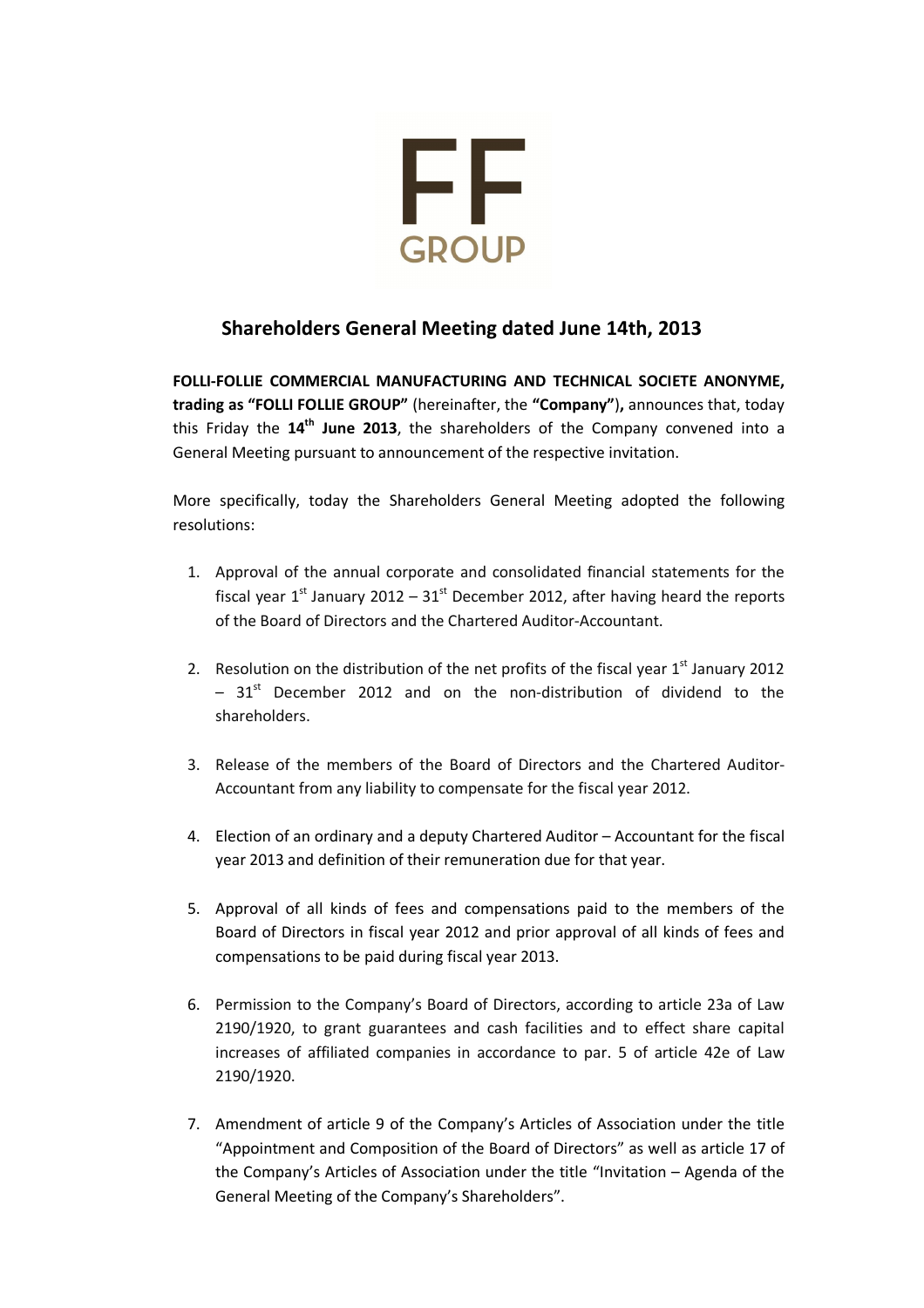- 8. Approval of own share acquisition program.
- 9. Various announcements, approvals and decisions.

In the above General Meeting were present shareholders representing 77,119% of the Company's share capital, namely 51.629.933 voting rights out of a total of 66.948.210.

On the above items of the agenda, the participation and majority quorums respectively are as follows:

### **Item 1**

51.629.993 shares out of a total of 66.948.210, i.e. a quorum percentage of 77,11%. 51.568.572 shares voted in favor, i.e. 99,88% of the total shares there represented. 61.421 shares voted against, i.e. a percentage of 0,12% of the total shares there represented.

#### **Item 2**

51.629.993 shares out of a total of 66.948.210, i.e. a quorum percentage of 77,11%. 51.568.572 shares voted in favor, i.e. a percentage of 99,88% out of a total of the shares there represented. 61.421 shares voted against, i.e. a percentage of 0,12% out of the total of the shares there represented.

#### **Item 3**

51.629.993 shares out of a total of 66.948.210, i.e. a quorum percentage of 77,11%. 51.568.572 shares voted in favor, i.e. a percentage of 99,88% out of the total of the shares there represented. 61.421 shares voted against, i.e. a percentage of 0,12% out of the total of the shares there represented.

#### **Item 4**

51.629.993 shares out of a total of 66.948.210, i.e. a quorum percentage of 77,11%. 42.146.432 shares voted in favor, i.e. a percentage of 81,6% out of the total of the shares there represented. 4.150.221 shares voted against, i.e. a percentage of 8,03% out of the total of the shares there represented and 5.333.340 shares abstained, i.e. a percentage of 10,37%.

#### **Item 5**

51.629.993 shares out of a total of 66.948.210, i.e. a quorum percentage of 77,11%. 42.026.263 shares voted in favor, i.e. a percentage of 81,4% out of the total of the shares there represented. 4.150.557 shares voted against, i.e. a percentage of 8,04% out of the total of the shares there represented and 5.453.173 abstained, i.e. a percentage of 10,56%.

#### **Item 6**